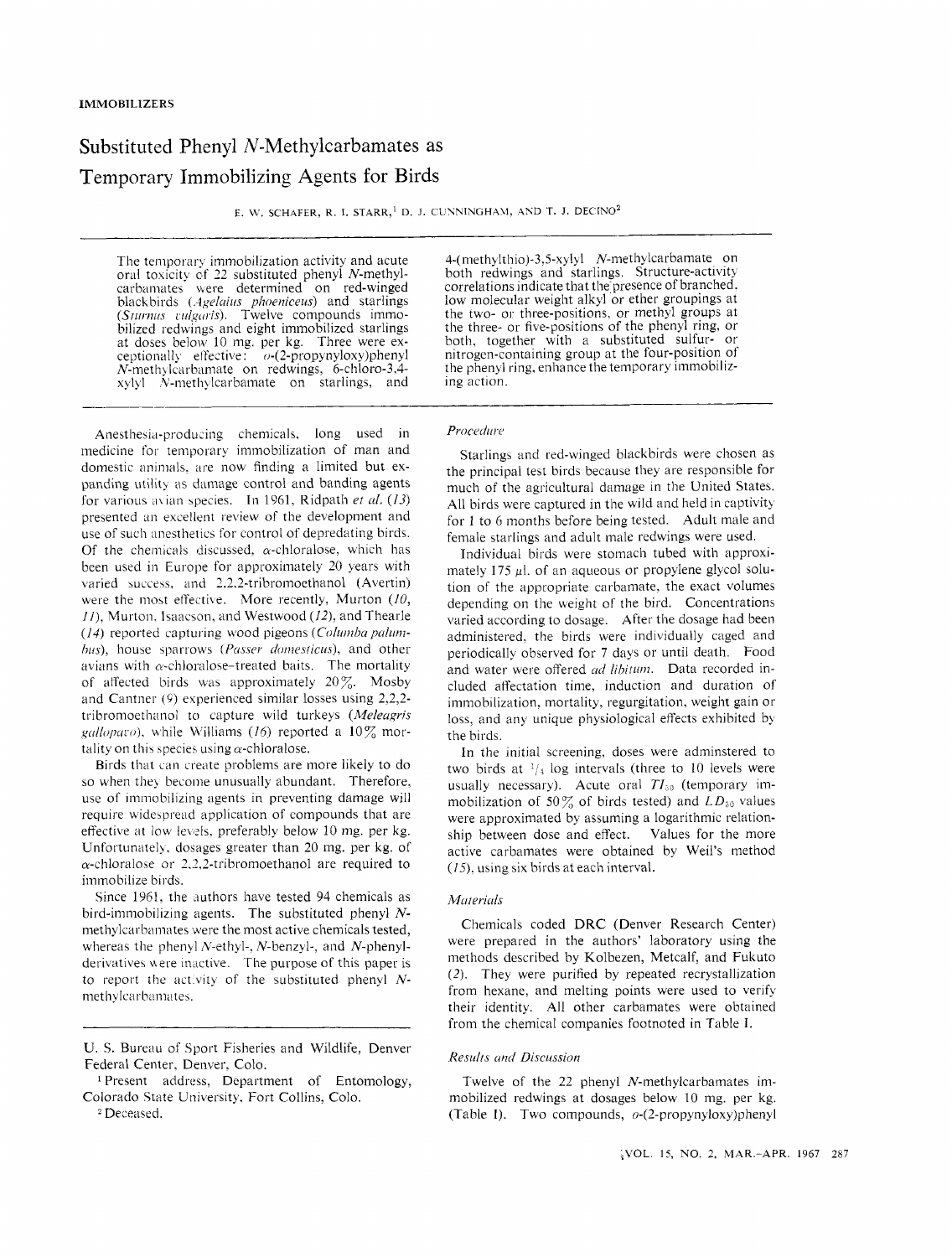Table 1. Biological Activities of Phenyl N-Methylcarbamates

 $-CH<sub>3</sub>$ 

 $\Xi$ z

 $\circ$ 

 $\approx$ 

|                        | Company                |                         |                                                                                                                                                                                                                                      | ≃                                                                                                                |                                                           |                               |                                                          | Redwing,<br>Mg/Kg            |                                                            | Starling,<br>Mg./Kg.                               | Housefly,           |
|------------------------|------------------------|-------------------------|--------------------------------------------------------------------------------------------------------------------------------------------------------------------------------------------------------------------------------------|------------------------------------------------------------------------------------------------------------------|-----------------------------------------------------------|-------------------------------|----------------------------------------------------------|------------------------------|------------------------------------------------------------|----------------------------------------------------|---------------------|
| ż                      | Designation            | $\mathsf{P}$            |                                                                                                                                                                                                                                      |                                                                                                                  | $\sqrt{2}$                                                | ۰                             |                                                          | $LD_{\scriptscriptstyle 50}$ |                                                            | $LD_{50}$                                          | $LC_{10}$ (Source)  |
|                        | RE 5305 <sup>a</sup>   | $\vdots$                | (CH <sub>3</sub> )CHCH <sub>2</sub>                                                                                                                                                                                                  |                                                                                                                  |                                                           |                               |                                                          | 4                            |                                                            |                                                    | 100(7)              |
|                        | $H$ 5727 <sup>b</sup>  | $\frac{1}{2}$           | (CH <sub>3</sub> ) <sub>S</sub> CH                                                                                                                                                                                                   | Į.                                                                                                               |                                                           | $\ddot{\cdot}$                |                                                          | $\overline{10}$              | 55.5                                                       | $5\sigma$                                          | 90(8)               |
| $\Xi$                  | RE 5655 <sup>a</sup>   | $\frac{1}{2}$           | C <sub>2</sub> H <sub>5</sub> CHCH <sub>3</sub>                                                                                                                                                                                      | $\vdots$                                                                                                         |                                                           | $\vdots$                      |                                                          |                              |                                                            | $\bullet$                                          | 100(8)              |
| $\geq$                 | RE 5454 <sup>ª</sup>   | $\frac{1}{2}$           | $CH_3CH_2CCH_3$                                                                                                                                                                                                                      | ł                                                                                                                |                                                           | ರ                             | $\overline{2}$                                           |                              |                                                            | $\overline{16}$                                    | $\ddot{\cdot}$      |
| ⋗                      | H 8717 <sup>b</sup>    |                         | $CH=CCH2O$                                                                                                                                                                                                                           | Ĩ,                                                                                                               |                                                           | $\vdots$                      |                                                          | 954                          | 84                                                         | 150                                                | 7.5(7)              |
| ⋝                      | H 9699 <sup>b</sup>    | CH <sub>2</sub> CCHO    |                                                                                                                                                                                                                                      | $\frac{1}{2}$                                                                                                    |                                                           | $\ddot{\cdot}$                | $\begin{array}{c}\n 5 \\  1.6^d \\  > 100\n \end{array}$ |                              | 45                                                         | $\pmb{8}$                                          | $6.5(7)$<br>25.5(5) |
| 買                      | Bay 39007 <sup>c</sup> | $CH_3$ <sub>2</sub> CHO | $\vdots$                                                                                                                                                                                                                             | $\ddot{\cdot}$                                                                                                   |                                                           | $\vdots$                      |                                                          | $3.8^d$                      | $\infty$                                                   | $\overline{13}$                                    |                     |
| JЩ                     | <b>DRC 3345</b>        | $\ddot{\cdot}$          | $\ddot{\cdot}$                                                                                                                                                                                                                       | $\vdots$                                                                                                         |                                                           | $\vdots$                      |                                                          | $>100$                       | $\geqslant$ 100                                            | ${>}100$                                           | 500(8)              |
|                        |                        |                         |                                                                                                                                                                                                                                      |                                                                                                                  |                                                           |                               |                                                          |                              |                                                            |                                                    | $70\ (2)$           |
| $\mathbf{\breve{\Xi}}$ | <b>DRC 3341</b>        |                         | <b>CH3</b>                                                                                                                                                                                                                           | $\vdots$                                                                                                         | $\vdots$                                                  | $\frac{1}{2}$                 | 56                                                       | 100                          | $\frac{8}{2}$                                              | $\frac{8}{4}$                                      | 50(2)               |
| ×                      | Bay 32651 <sup>e</sup> |                         | $\tilde{\text{CH}}_3$                                                                                                                                                                                                                | CH <sub>3</sub> S                                                                                                | $\frac{1}{2}$                                             | Í                             |                                                          |                              |                                                            |                                                    | 11(7)               |
| $\mathbf{\Sigma}$      | Bay 44646 <sup>e</sup> |                         | ĊН,                                                                                                                                                                                                                                  | $\overline{\text{CH}_3}{}_{2}^{\circ} \text{N}$                                                                  | $\frac{1}{2}$                                             | $\frac{1}{2}$                 | $50\,$                                                   | 88                           |                                                            | $rac{40}{210}$                                     |                     |
| Σ                      | DRC 3344               | $\frac{1}{2}$           | CH <sub>3</sub>                                                                                                                                                                                                                      | $\overline{D}$                                                                                                   | $\frac{1}{2}$                                             | $\ddot{\cdot}$                | $>100$<br>$>100$                                         |                              |                                                            | $\geqslant100$                                     | >500(4)             |
| XIII                   | <b>DRC 3343</b>        | ţ                       | $\ddot{\cdot}$                                                                                                                                                                                                                       | ಕ                                                                                                                | $\frac{1}{2}$                                             | $\frac{1}{2}$                 |                                                          | $>100$<br>$\times 100$       |                                                            |                                                    | >500(2)             |
| $\times$               | DRC 3340               | Î                       | Ĵ.                                                                                                                                                                                                                                   |                                                                                                                  | СН.<br>С                                                  | $\ddot{\cdot}$                |                                                          | 80                           |                                                            |                                                    | $60(2)$<br>17.5(5)  |
| $\tilde{\mathsf{x}}$   | HRS 1422               |                         | <b>HD<sup>6</sup>CH</b>                                                                                                                                                                                                              |                                                                                                                  | $\overline{\text{CH}_3}$ ch                               | $\vdots$                      | $% 6$ $\alpha$                                           |                              |                                                            |                                                    |                     |
| ΣŇ                     | $U-12,927^{\circ}$     |                         | Ğ                                                                                                                                                                                                                                    | 己<br>己                                                                                                           | $\ddot{\cdot}$                                            | ರ                             |                                                          | $\circ$                      | $9$<br>$37$<br>$7100$<br>$7100$<br>$714$<br>$714$<br>$714$ | $>100$<br>$>100$<br>$>100$<br>$>11.5$ <sup>4</sup> | $<$ 500 $(3)$       |
|                        |                        |                         |                                                                                                                                                                                                                                      |                                                                                                                  |                                                           |                               |                                                          |                              |                                                            |                                                    | $>$ 500 (4)         |
| XVII                   | Bay 37344 <sup>e</sup> | $\vdots$                | Ĵ,                                                                                                                                                                                                                                   | CH <sub>3</sub> S                                                                                                | ت <del>دا</del>                                           | $\ddot{\cdot}$                | 1.0 <sup>4</sup>                                         | 8.44                         | $\overline{c}$                                             |                                                    | 24(6)               |
| XVIII                  | $Zectran^h$            | $\frac{1}{2}$           | CH <sub>3</sub>                                                                                                                                                                                                                      |                                                                                                                  | Ξ.                                                        | $\ddot{\cdot}$                | 4                                                        | $\Box$                       | $\frac{16}{18}$                                            | 278                                                | 60(6)               |
| XIX                    | Bay 50282 <sup>e</sup> | $\frac{1}{2}$           | $\vec{H}$                                                                                                                                                                                                                            | $\begin{array}{l} \rm (CH_3)_N \\ \rm I(CH_3)_2CHJ_3N \end{array}$                                               | <b>E</b>                                                  | $\vdots$                      | $\overline{10}$                                          | 13                           |                                                            |                                                    |                     |
| $\mathbf{x}$           | DRC 3342               |                         | <b>E</b>                                                                                                                                                                                                                             | ភ                                                                                                                | CH <sub>3</sub>                                           | $\ddot{\cdot}$                | $\frac{8}{4}$                                            | >100                         | $\frac{8}{2}$                                              | $\geq 100$                                         | $>$ 500 $(3)$       |
|                        |                        |                         |                                                                                                                                                                                                                                      |                                                                                                                  |                                                           |                               |                                                          |                              |                                                            |                                                    | $<$ 500 $(4)$       |
| XX                     | $U - 14,540^9$         | Ō                       | E                                                                                                                                                                                                                                    | ಗ                                                                                                                | $\ddot{\epsilon}$                                         | $\vdots$                      | $\frac{8}{100}$                                          | $\frac{8}{2}$                | ${>}100$                                                   | $\frac{80}{100}$                                   | $<$ 500 $(3)$       |
| XXII                   | U-17,556 <sup>o</sup>  | $\overline{\circ}$      | CH <sub>3</sub>                                                                                                                                                                                                                      | ಗ                                                                                                                | CH <sub>3</sub> CH <sub>2</sub>                           |                               | $\infty$                                                 | $\overline{13}$              | $\frac{8}{2}$                                              |                                                    | 500(3)              |
|                        |                        |                         | $^{*}$ Courtesy of Ortho Div., Chevron Chem. Co., Richmond, Calif.<br>$^{*}$ Courtesy of Hercules Powder Co., Wilmington, Del.<br>$^{*}$ Determined by the method of Weil (15). Mo.<br>$^{*}$ Determined by the method of Weil (15). | Courtesy of Dow Chemical Co., Midland, Mich<br><sup><i>v</i></sup> Courtesy of<br>Courtesy of<br>$e$ Courtesy of | 'cro Beach Labs.,<br><b>Iooker Chem.</b> (<br>Upjohn Co., | Vero Beach, Fla.<br>zoo, Mich | Co., Niagara Falls, N.Y                                  |                              |                                                            |                                                    |                     |
|                        |                        |                         |                                                                                                                                                                                                                                      |                                                                                                                  |                                                           |                               |                                                          |                              |                                                            |                                                    |                     |